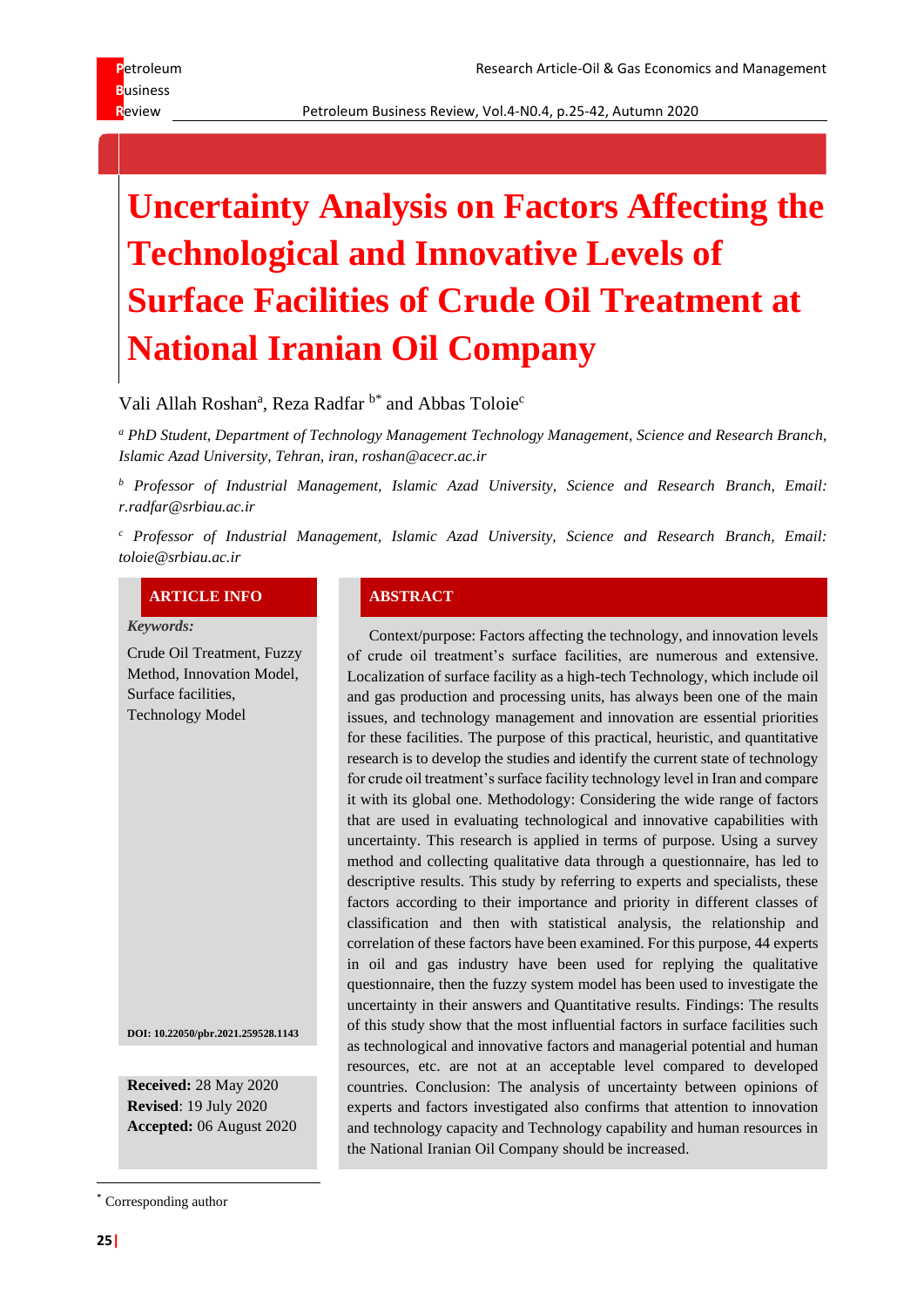# **1. Introduction**

Crude oil treatment surface facilities refer to oil collection systems, oil and gas refining units and transmission systems. Surface facilities that include oil and gas exploitation and processing units. Due to high technology, these facilities have always been installed and sometimes commissioned by European and American companies in Iran like south Azadegan, Yaran, and other oil and gas field in Persian Gulf or south of Iran. So far, no special action has been taken to acquire and localize the technology of these facilities and technology management has not been done for these facilities. Therefore, the factors affecting technology management face uncertainty. There are 4 factors affect technology management: 1-hardware, 2- software, 3 human ware, and 4- organization, which Iran's oil and gas industry faces trouble via all of these factors. (ACECR, 2010)

A look at the technology of Iran's oil industry shows that despite entering the field of maintenance, construction, production and even at a more limited in the field of design and engineering, is still the main weight of the capability of Iran's oil industry technology in the field of exploitation. In the field of technology transfer, it should be acknowledged that the lack of emphasis on the realization of all stages of a successful transfer (selection, acquisition, adaptation, absorption and development) and the lack of necessary mechanisms to achieve this, has kept the oil industry at the level of importer of foreign technologies. A clear indication of this claim is the repeated licensing of similar units. (Miqati Nejad et al, 2013)

An overview of Iran's position among national and international oil companies can show the need to survey, review and modify the absorption system, transfer and development of technology in the Iranian oil industry. At present, there aren't enough integrated suitable model for acquiring technical knowledge in the implementation of units of operation and design and construction of surface facilities and usually the implementation and plans of surface facilities are a priority and the existing facilities, because they have been designed and built with previous generations of technology, do not have proper efficiency and effectiveness. However, despite the project management and knowledge management unit in some development companies such as Pars Oil and Gas Company, at the same time, there is no organized, and integrated procedure in the design of new units of

production companies and acquisition of technical knowledge and technology transfer should be considered in the implementation of units and there should be a suitable model for technology management and explanation of its factors that by integrating the plans can be achieved only once by transferring technology and localizing it to the technology of designing and building surface facilities, which reduces production costs, quality improvement, use innovation, increasing productivity, reducing the destructive effects of the environment, in addition to avoiding the recurring costs of purchasing technology, technology localization and design of relevant process units is possible and provide the possibility of exporting technological services in this field. On the other hand, these factors also face a degree of uncertainty among experts and officials of the National Iranian Oil Company, which makes it difficult to determine appropriate methods of technology management and innovation. (Roushan et al, 2019)

In the continuation of this article, by reviewing the thematic literature and reviewing the research background, while getting acquainted with fuzzy models and systems as a methodology for examining the uncertainty of components and factors, the research method is identified and summarized and conclusions are presented based on the findings of the article.

# **2. Literature Review**

Our research shows that not much has been done to explain the factors affecting technology management and surface facilities innovation. In particular, these factors are fraught with uncertainties in terms of definition and implementation and multiplicity among experts. The following are some of the most important research papers and articles in this field.

The development of oil fields requires significant investment in underground fields (drilling operations, drilling services, repair and completion of wells) and the surface facilities (construction of collection networks, processing facilities and crude oil transmission). More than 50% of the initial investment cost (CAPEX) in the development of an oil field and a significant volume of operating costs (OPEX) of production, associated with surface production facilities including collection networks, crude oil processing facilities and collection Gases associated with oil and oil transfer system to the desired location. (Asadi, 2011; Qayyumi , 2007)

Obviously, in the stages of conducting conceptual studies and basic design (FEED) of surface production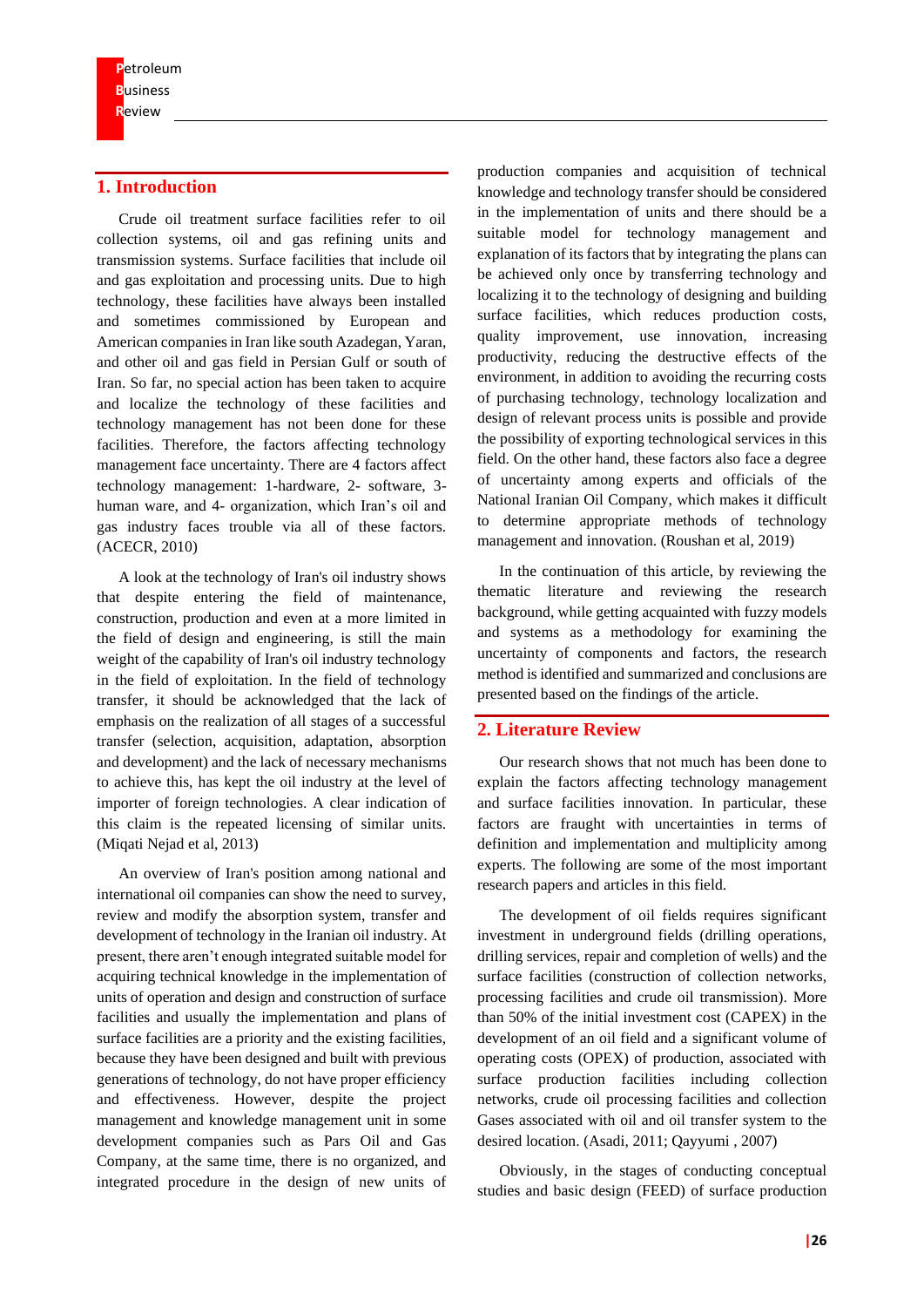

Volume 4, Issue 4 December 2020

# facilities (including oil collection system, oil and gas processing facilities and oil transfer system), defining different options and conducting sensitization studies, economic analysis of options available and finally selecting the best option, including the requirements of proper design for production facilities. In this regard, conducting optimization studies in the conceptual design stages and preparing and finalizing an oilfield master development plan (MDP) and FEED in order to minimize costs while ensuring continued production during the 30-year life of the facility, considered and completed Is important. (Asadi, 2011)

Grand surface oil refining facilities (surface facilities) are considered as the connection point of upstream and downstream in the hydrocarbon industry. Although many projects and activities have been carried out to improve and increase productivity in the upstream and downstream industries, but unfortunately in recent decades not much attention has been paid to surface facilities and most of the country's oil refineries are old. Obviously, due to the passage of time and changes in feed input, the optimal operating conditions of these factories have changed. Newer technologies have also been developed in other countries. The purpose of the paper is to study and identify the current state of surface facilities in Iran and compare it with current top technologies. This project will be a prelude to large projects to optimize and upgrade Iran's surface facilities. In a part of this project, which included a field visit to two surface facilities factories in Iran, the existing conditions were reviewed and according to the information of modern technologies and related process knowledge, suggestions were prepared to upgrade the mentioned units. Obviously, according to the specifications of each factory, different proposals have been presented. (ACECR Institute, 2019)

Surface facilities are widely used in the country's oil and gas processing and due to the fact, that in the systems sometimes changes occur due to unforeseen problems, therefore, in order to provide a suitable solution in the shortest possible time and with high accuracy, using simulation results is very effective. In this research card, using appropriate methods of separation and integration of  $C7$  + group, it has been broken into 5-part quasicomponents and component integration is performed and the GOR value is much better than the one-part condition and approached laboratory results. (Ganji et al, 2012)

In previous research on technology management in the upstream oil industry, less attention has been paid to this part of the large and influential oil industry with a specialized and comprehensive view. In a study that has been done by Dr. Roshan et al, in addition to reviews the position of technology in this part of Iran's oil industry and comparing it with successful management models and technology transfer, the distance of the country's technology with leading companies and countries in this field was determined. Then, by reviewing the upstream documents of the oil industry and interviewing 20 experts in this field, the challenges have been determined and a suitable management and technology improvement solution in the field of oil surface facilities has been presented. (Roshan et al, 2019).

The supply of equipment required by the oil industry in the upstream sector is still significantly dependent on abroad.

Reducing the costs of the oil industry, and developing export markets is important for the domestic construction of oil equipment in Iran. Therefore, in a study, using the general policies of science and technology to evaluate the legal system governing these industries, the conceptual model of the framework of science and technology policies and considering the challenges of the equipment manufacturing industry, the legal system governing these industries is examined. In this study, the weaknesses of the legal system have been enumerated and suggestions have been made in support of the equipment manufacturing industry of the country's upstream oil industries. (Najaf abadi, 2018).

In a study, a fully integrated simulated model including reservoirs, wells and surface facilities was built using MBAL, PROSPER and GAP software. In this study, using simulation by MBAL software, future production is predicted and time interval optimization is performed. The results of this study show a significant increase in the amount of oil produced and since the adjustment of the choke does not impose a cost on the system, as a result, it has increased profitability (Mahdiyani, 2017).

# **3. Research Methods**

In line with the purpose of this article, based on the standard questions of the Capacity and Innovation Questionnaire of Bushehri et al. Model (2016) and the technological need assessment Questionnaire, TNA HubDay model, the variables were classified into several categories as effective factors: technology, infrastructure, legal, managerial, scientific-research, economic. a model has been designed and then, the studied variables and test methods of hypotheses, statistical population, statistical sample size and other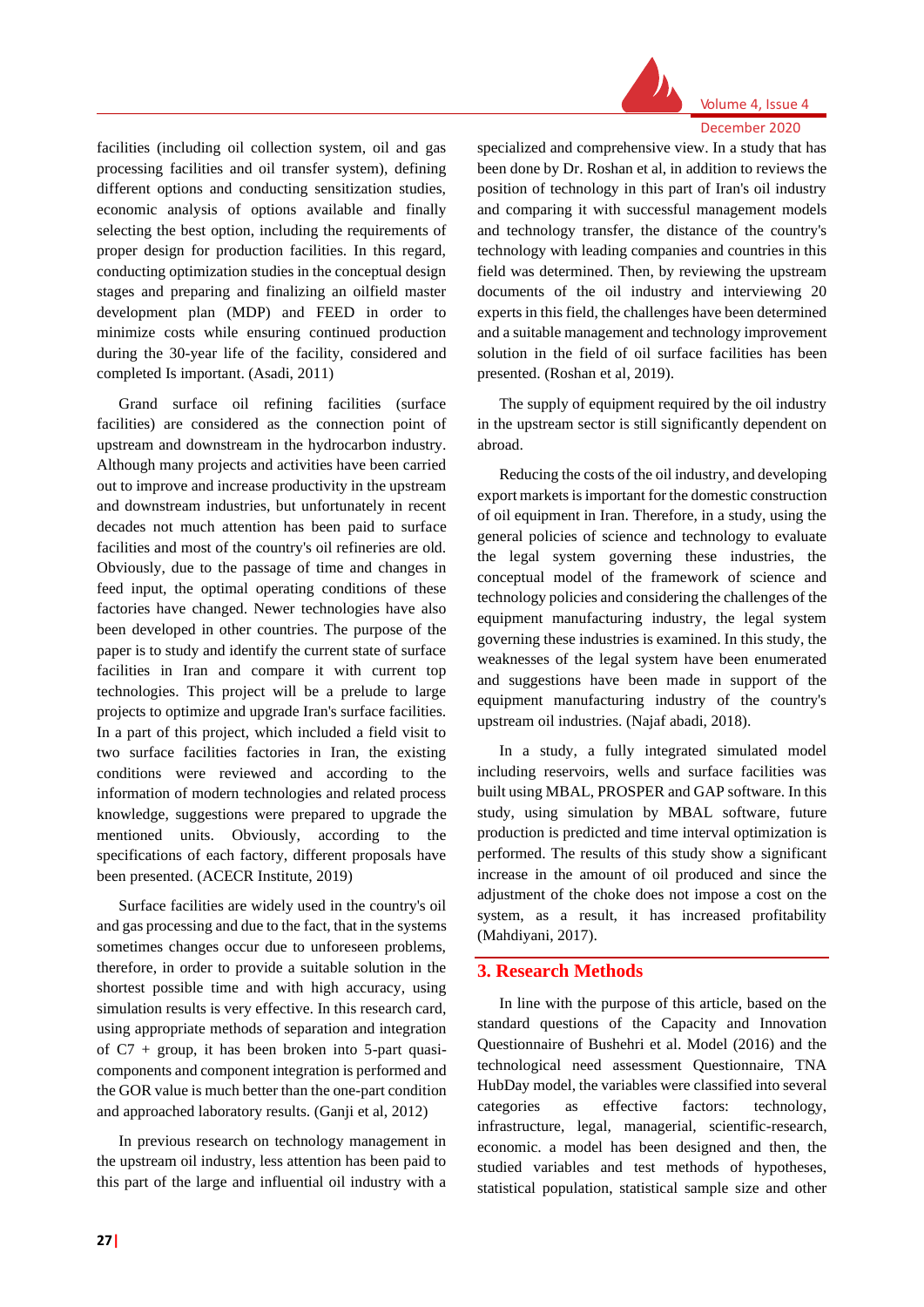**P**etroleum **B**usiness **R**eview

related topics are described and statistical methods for data analysis are stated. The content and structural validity of all three questionnaires in the appendix were reviewed and approved by oil industry experts. The reliability of the questionnaire was done through Cronbach's alpha coefficient for questions. The alpha value of the Innovation Capacity, Technology Capacity and Technological Capability Questionnaire was obtained more than 0.826. This Cronbach's coefficient indicates that the questionnaires have good reliability. For this purpose, research variables, both qualitative and quantitative, are described and examined statistically. In the following, the research hypotheses are presented according to the test model and are implemented through the MINITAB software version 17 at a 95% confidence level and the results are presented. After statistical analysis, the analysis of research model uncertainty is performed based on fuzzy systems. Special attention has been paid to the expertise and responsibility of experts and specialists in the field under the method of selecting statistical samples. Considering that the factors and conditions affecting the capability of the National Oil Company cover different areas, by observing the limitations of this research and limiting the consequences of this research to the field of technology and innovation, 44 people from the statistical community to collect Data collection and tests are selected.

Data analysis was performed in two areas: statistical and optimization. In the statistical field, using frequency tables, graphs and central indicators and dispersion in statistics, a picture of the study population is described. To do this, the average indices of the variables for the desired factors in the questionnaire and the classification of these factors have been obtained. In line with the objectives of the research, to validate the results, the correlation coefficient between the variables in the presented classes of variables has been calculated and in terms of size and significance, hypothesis tests necessary to generalize the results of statistical samples to the community have been analyzed.

For optimal analysis of the results, the fuzzy model and its inference system have been used to investigate the information uncertainty related to the problem.

# **4. Analysis of Findings**

The inputs of the fuzzy system of this research, according to the importance and priority of technological and innovative factors, are four variables of national and macro infrastructure, scientific-research, managerial potentials and human resources and their outputs are two

variables: company technology consequence and economic consequence.

For each of these variables, according to the value of the weighted score, the values 1 and 5 are shown as the boundaries of the defined range of scales with trapezoidal fuzzy numbers and the rest of the numbers with a triangular fuzzy number. To examine the significant differences between the results of the technology and innovation questionnaires, we first examine the mean values of the classes of key variables of the questionnaire questions.

The common categories of these two questionnaires, which contained questions about the technological status and innovation of the National Iranian Oil Company, are:

- Class of necessary infrastructure to benefit from technology and spread innovation at the company level
- Class of benefit from new and up-to-date technologies
- Class of benefit from economic conditions and factors
- Class of using scientific and research approaches in technology development and innovation at the company level
- Class of commitment of management to technological issues and innovation
- Class of legal requirements used in technological and innovative constructions of the National Oil Company
- Class of human resource capital capabilities of the company in the use of technological resources and innovation

According to Table 1 and Charts 1, the difference analysis between the mean values and the standard deviation of technology and innovation is as follows:

In all classes, the average amount of variables related to technology is more than innovation. Because innovation requires high cost, risk, and commitment, these results and differences are expected to be real. On the other hand, technology-related conditions in a company have a longer history of being institutionalized than innovation and related issues.

The biggest difference between these average values is related to the legal aspect. It is clear that from a legal point of view, innovation has its own specific and complex issues, which are significant from this perspective.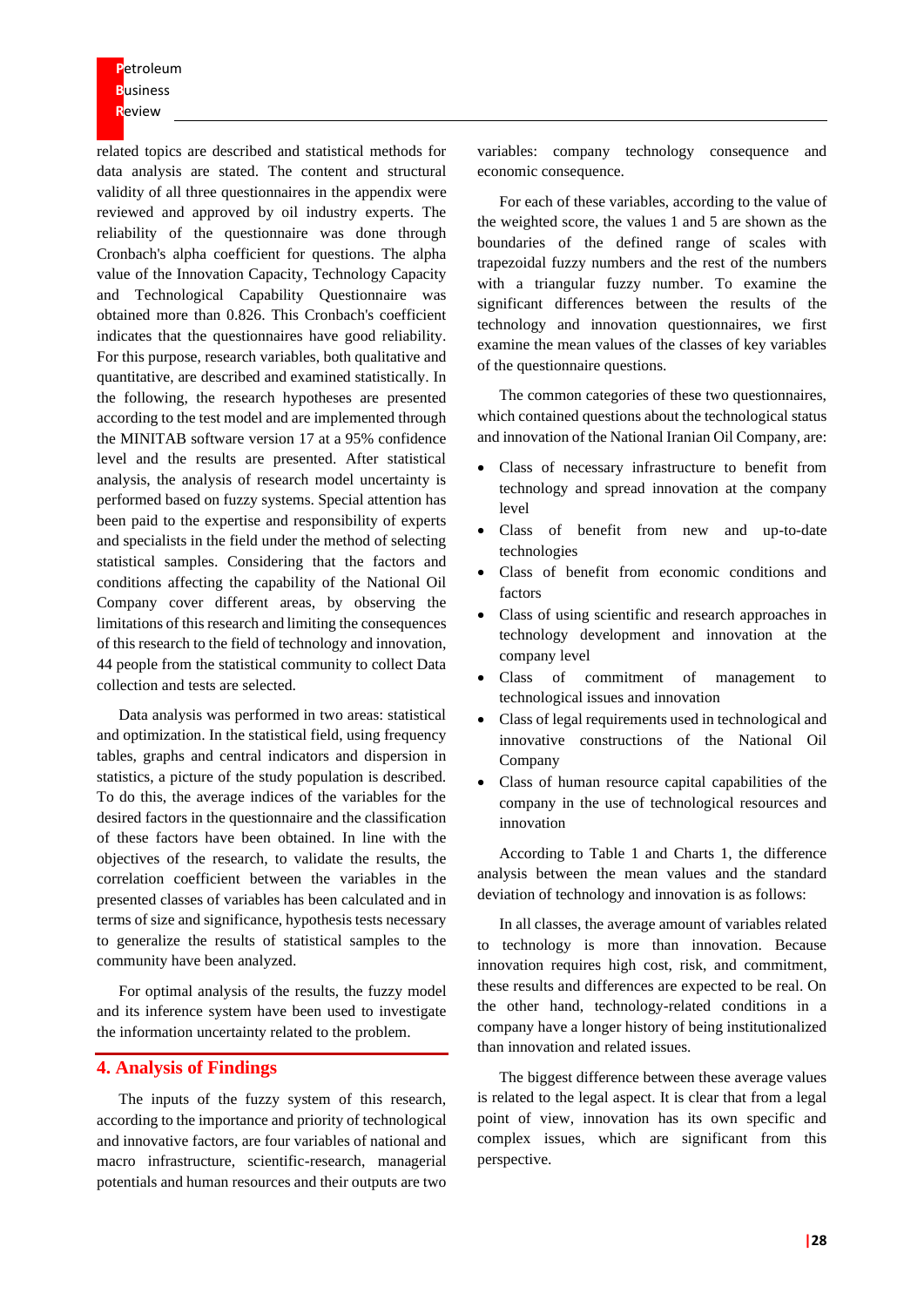

The least difference between these average values is related to the scientific and research aspect. This is a great and important result that, as expected, the issues in the field of technology as well as innovation are completely dependent on scientific and research approaches.

In all cases except the management class, the standard deviation of the categories related to the field of innovation has been more affected by the different respondents and as a result have higher values than the standard deviation of the field of technology.

This difference will be significant given that innovation conditions are risk-averse and require organizational and environmental costs and issues, and that there may be different ways of thinking about it at the company level, such as gradual innovation or leapfrog innovation.

The high standard deviation of the management class in the field of technology reflects the different views of respondents to the ability and commitment of management to the dissemination of technology, the use of modern and up-to-date technologies and technological development at the company level. While in the field of innovation, it is clear that the prominent role of management in the creation and application of innovation is undeniable, which most respondents acknowledged.

**Table 1.** Comparison of the average of the two classes of technology and innovation infrastructure.

| <b>Variable type</b>    | <b>Standard</b><br>deviation of<br>the<br>technology<br>questionnaire | <b>Standard</b><br>deviation of<br>the.<br><b>Innovation</b><br><b>Ouestionnaire</b> | <b>The</b><br>difference<br><b>between</b><br>the<br>average<br>classes | <b>Average class</b><br>of technology<br>questionnaire | <b>Average class</b><br>of innovation<br>questionnaire |
|-------------------------|-----------------------------------------------------------------------|--------------------------------------------------------------------------------------|-------------------------------------------------------------------------|--------------------------------------------------------|--------------------------------------------------------|
| <b>Infrastructure</b>   | 0.797                                                                 | 0.898                                                                                | 0.4                                                                     | 3.107                                                  | 2.707                                                  |
| <b>Technology</b>       | 0.735                                                                 | 0.859                                                                                | 0.456                                                                   | 3.201                                                  | 2.745                                                  |
| <b>Economic</b>         | 0.818                                                                 | 0.833                                                                                | 0.672                                                                   | 3.609                                                  | 2.937                                                  |
| Scientific-<br>research | 0.815                                                                 | 0.935                                                                                | 0.117                                                                   | 2.874                                                  | 2.757                                                  |
| <b>Management</b>       | 0.903                                                                 | 0.876                                                                                | 0.443                                                                   | 3.288                                                  | 2.845                                                  |
| Legal                   | 0.815                                                                 | 0.878                                                                                | 0.773                                                                   | 3.031                                                  | 2.258                                                  |
| Human<br>resources      | 0.801                                                                 | 0.925                                                                                | 0.207                                                                   | 2.971                                                  | 2.764                                                  |

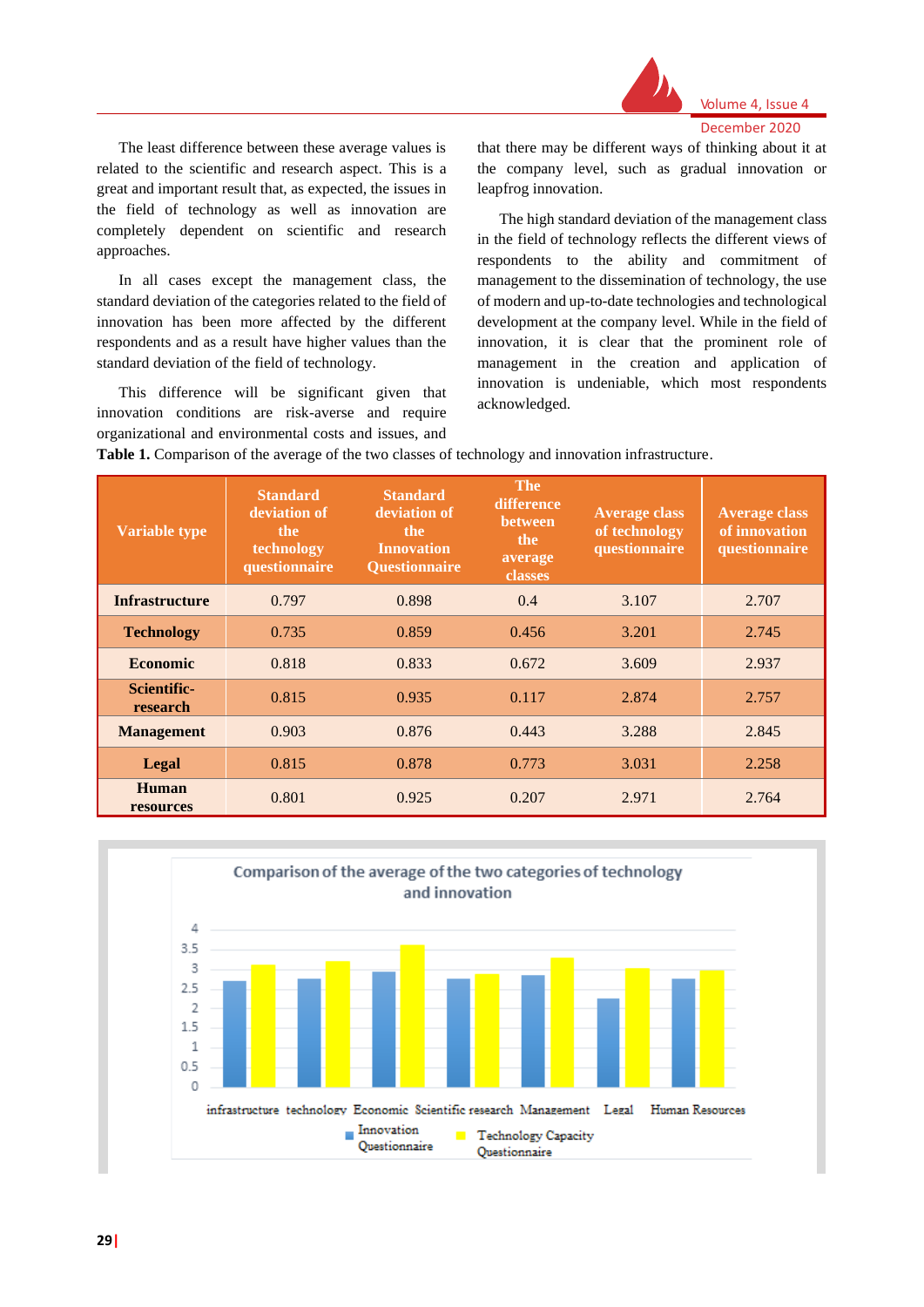

**Figure 1.** Comparison of the average of the two categories of technology and innovation.

Table 2 shows a comparison between the correlations of the class variables of the two questionnaires of technology and innovation. The analysis of related questions has the same content concept in each of the following categories:

Infrastructure variables in technology are more dependent on innovation and indicate that this is not farfetched given the antiquity of technological policies and planning over innovative policies. In addition, there is a significant difference between the correlations of technology components to innovation. From the respondents' point of view, this shows that the innovative infrastructure in the company is still less relevant and effective than the plans and actions.

The correlation result of using technology components in the field of technology is more than innovation. This difference is significant in many components, which confirms that the technological capabilities in the development and dissemination of innovation have not yet been properly used.

The relatively high correlation between the components of the economic class in the field of innovation indicates that the respondents believe that these components if implemented and appropriate policy, can contribute to the economic growth and development of the National Iranian Oil Company. On the other hand, the weak correlation between the components of this class in the field of technology indicates that there is no proper relationship between technology variables in order to grow profitability and other economic variables and although technological capabilities and capabilities, as it appears from the provisions of the technological evaluation report, can

play a major role in changing and improving economic indicators, but in practice, these capabilities do not show such a state in the current situation.

There is a significant difference between the components of the scientific research class in the field of technology and innovation. A comparison between these results shows that the scientific and research capabilities of the company and the available resources to build capacity for innovation have not been used properly. Besides, the weaker connections between components of innovation in a system, the more difficult formation of the innovation cycle in the system. Comparison between the components of management class in the two fields of technology and innovation shows that although this correlation between technological indicators is greater than innovation indicators, it is not so significant that managerial activity and attitude can be considered prominent in one area compared to another. In general, it can be inferred that in two areas, the correlation between variables and managerial components are moderate which due to the important role of management attitude and commitment in advancing the organization's programs and policies, this aspect should be reconsidered.

The components of the legal class in both areas are highly correlated and it shows that it is important that this aspect should be considered in the proper and legal formation of innovations and technologies and paying attention to related issues such as patents and technology, etc.

The components of human resources, due to their history and role in the formation of technologies, show a high correlation, but in relation to innovation issues, this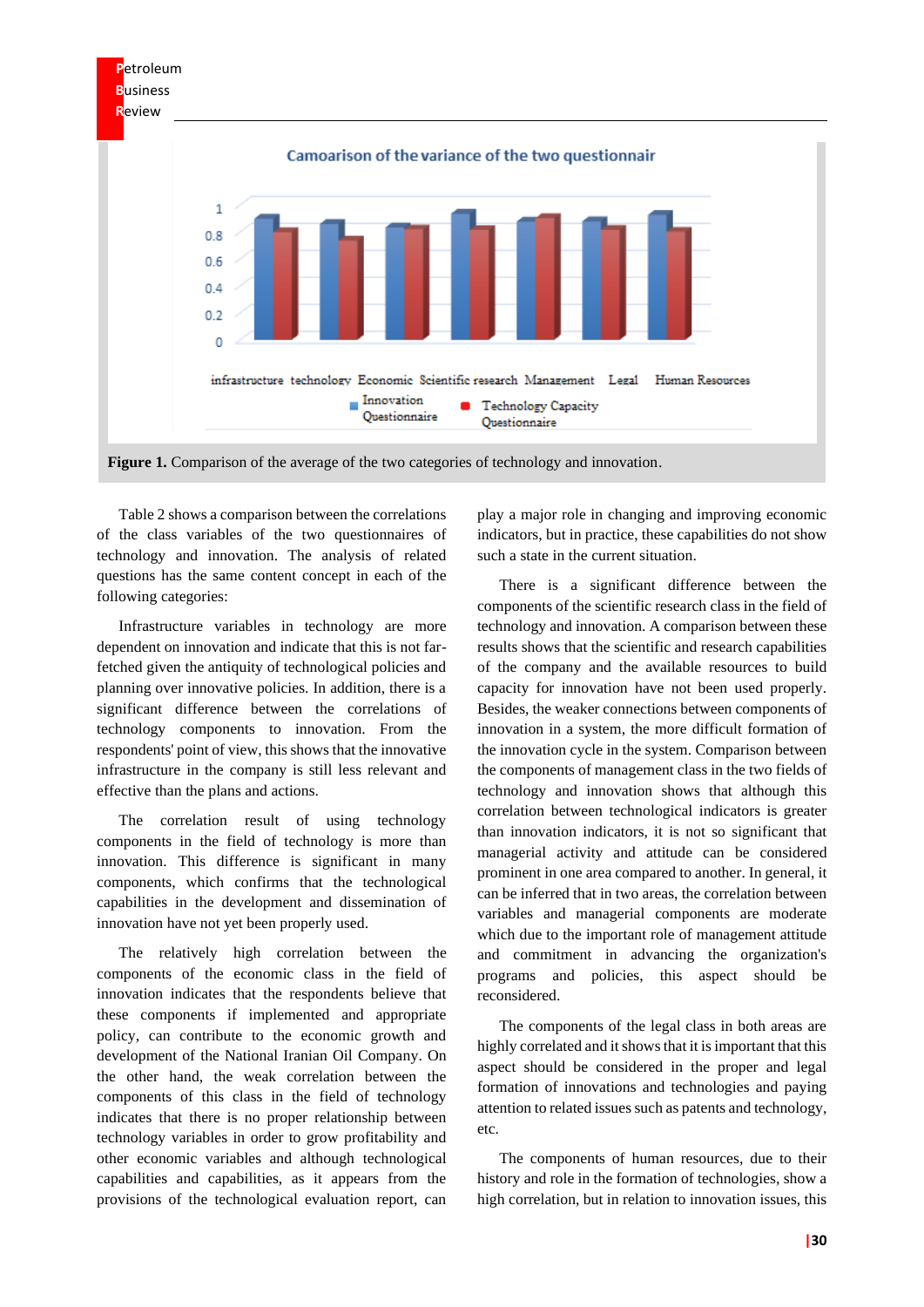

correlation is low. One of the reasons for this is that human resources in our organizations are more of an operator than an expert.

**Table 2.** Comparison of the correlation between technology and innovation questionnaires.

| <b>Innovation infrastructure</b>                                                                                                             |  |  |  |  |  |
|----------------------------------------------------------------------------------------------------------------------------------------------|--|--|--|--|--|
|                                                                                                                                              |  |  |  |  |  |
| C5 C6 C31 C33 C40                                                                                                                            |  |  |  |  |  |
| C6 0.606                                                                                                                                     |  |  |  |  |  |
| C31 0.377 0.228                                                                                                                              |  |  |  |  |  |
| C33 0.242 0.225 0.643                                                                                                                        |  |  |  |  |  |
|                                                                                                                                              |  |  |  |  |  |
| C40 0.074 0.489 0.310 0.460                                                                                                                  |  |  |  |  |  |
| C49 0.248 0.396 0.175 0.147 0.325                                                                                                            |  |  |  |  |  |
| Innovation technology<br>C2<br>C <sub>33</sub><br>C34 C37 C43 C44 C45 C46<br>C <sub>47</sub>                                                 |  |  |  |  |  |
|                                                                                                                                              |  |  |  |  |  |
| C33 0.036                                                                                                                                    |  |  |  |  |  |
| C34 -0.038 0.574                                                                                                                             |  |  |  |  |  |
| C37 0.173 0.239 0.608                                                                                                                        |  |  |  |  |  |
| C43 0.143 0.026 0.224 0.144                                                                                                                  |  |  |  |  |  |
| C44 0.388 0.429 0.387 0.275 0.524                                                                                                            |  |  |  |  |  |
| C45 0.265 0.523 0.484 0.309 0.433 0.790                                                                                                      |  |  |  |  |  |
| C46 0.531 0.328 0.344 0.467 0.487 0.614 0.620                                                                                                |  |  |  |  |  |
| C47 0.375 0.152 0.187 0.297 0.499 0.391 0.363 0.552                                                                                          |  |  |  |  |  |
|                                                                                                                                              |  |  |  |  |  |
| C48 0.333 0.112 0.020 0.023 0.298 0.282 0.297 0.297 0.405<br>Technology technology                                                           |  |  |  |  |  |
|                                                                                                                                              |  |  |  |  |  |
| C <sub>2</sub> C <sub>4</sub> C <sub>6</sub> C <sub>15</sub> C <sub>23</sub> C <sub>24</sub> C <sub>30</sub> C <sub>32</sub> C <sub>33</sub> |  |  |  |  |  |
| C4 0.399                                                                                                                                     |  |  |  |  |  |
| C6                                                                                                                                           |  |  |  |  |  |
| C15 0.300 0.976                                                                                                                              |  |  |  |  |  |
|                                                                                                                                              |  |  |  |  |  |
| C23 0.723 0.893 0.872 0.540                                                                                                                  |  |  |  |  |  |
| C24 0.602 0.971 0.931 0.969 0.320                                                                                                            |  |  |  |  |  |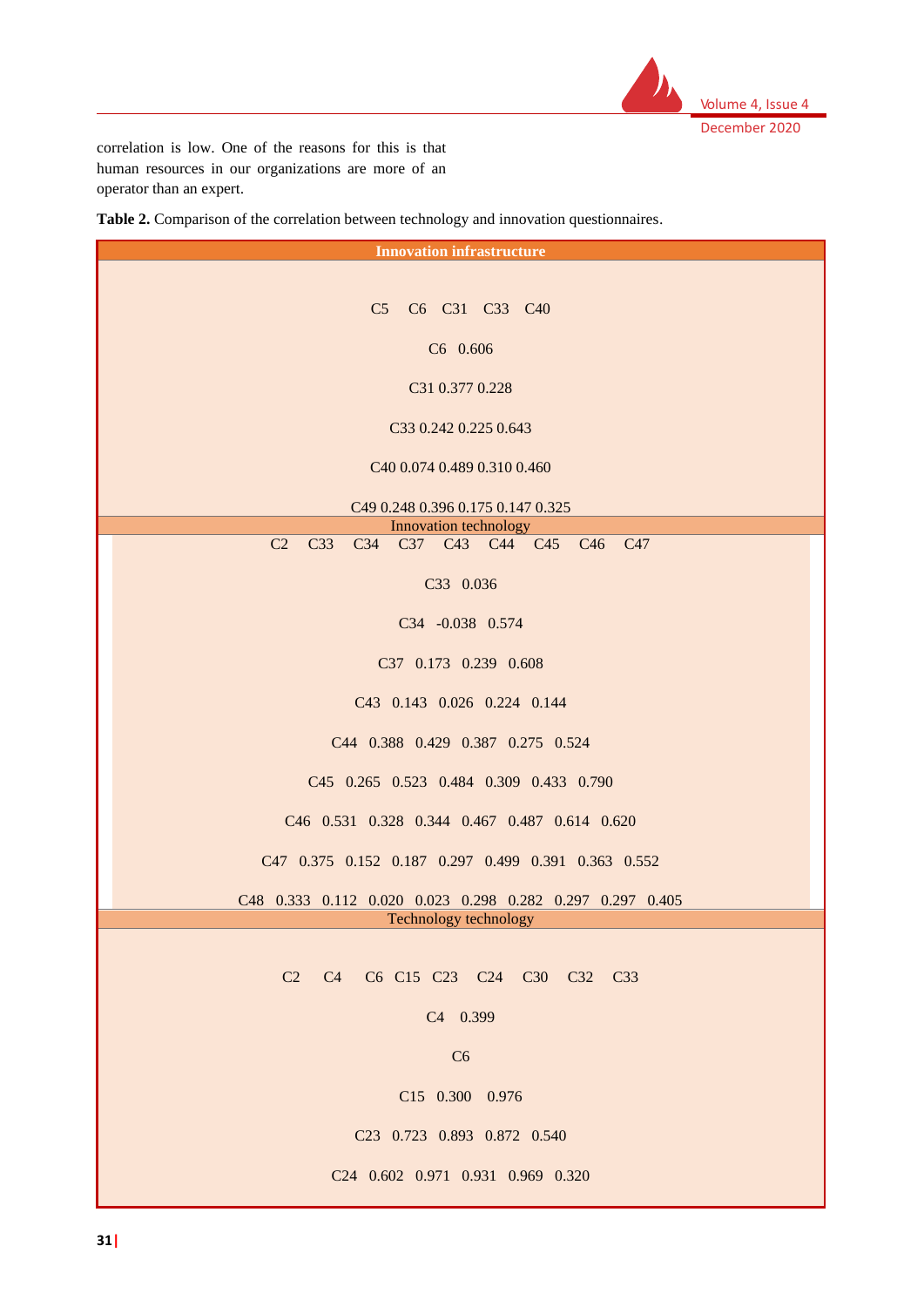C30 0.641 0.909 0.806 0.883 0.949 0.609 C32 0.116 0.791 0.680 0.502 0.696 0.798 0.120 C33 0.317 0.987 0.998 0.876 0.944 0.837 0.722 C35 0.894 -0.008 -0.099 0.393 0.230 0.310 -0.234 -0.087

|  | <b>Economic Innovation</b>                                      |  |
|--|-----------------------------------------------------------------|--|
|  | C <sub>35</sub> C <sub>38</sub> C <sub>50</sub> C <sub>51</sub> |  |

C38 0.577

C50 0.266 0.145

C51 0.388 0.415 0.262

C52 0.297 0.225 0.365 0.232 Scientific Research Innovation C15 C16 C18 C20 C30

C16 0.382

C18 0.354 0.318

C20 0.254 0.670 0.504

C30 0.313 0.274 0.211 0.431

C32 0.204 0.218 0.094 0.283 0.852

Technology Management C<sub>14</sub> C<sub>18</sub> C<sub>28</sub> C<sub>29</sub>

C18 0.821

C28 0.909 0.926

C29 0.087 -0.291 0.075

C34 0.264 -0.184 0.165 0.959 Innovation Management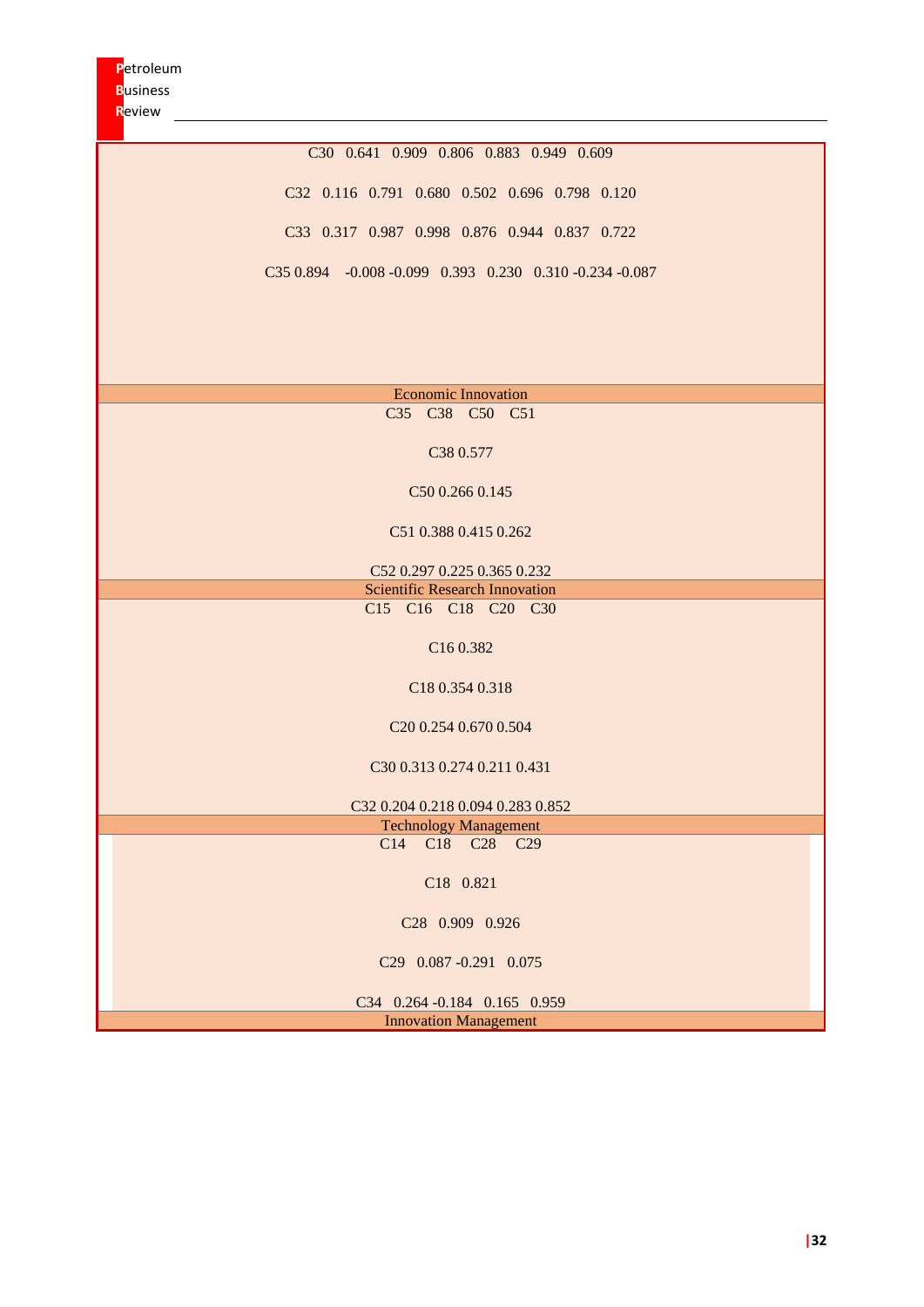

Volume 4, Issue 4

December 2020

### C1 C3 C8 C11 C12 C13 C14 C19 C22 C24

C3 0.663

C8 0.609 0.618

C11 0.459 0.652 0.561

C12 0.233 0.381 0.387 0.618

C13 0.673 0.644 0.572 0.685 0.566

C14 0.410 0.339 0.299 0.506 0.461 0.546

C19 0.386 0.381 0.540 0.428 0.387 0.602 0.483

C22 0.283 0.382 0.324 0.459 0.049 0.363 0.231 0.356

C24 0.306 0.132 0.596 0.254 0.054 0.172 0.017 0.470 0.196

| <b>Legal Innovation</b> |
|-------------------------|

Pearson correlation of C26 and C27 =  $0.828$ 

Human Resources Innovation

C4 C7 C9 C10 C17 C21 C25 C29 C7 0.148 C9 0.254 0.139 C10 0.278 0.597 0.373 C17 0.210 0.507 0.147 0.672 C21 0.210 0.501 0.325 0.347 0.453 C25 0.431 0.598 0.548 0.516 0.372 0.603 C29 -0.044 0.387 0.438 0.489 0.315 C42 0.281 0.082 0.289 -0.061 0.086 0.174 0.323 -0.085

According to the dimensions of each class in the technology capacity and innovation questionnaires, the hypothesis of significant variance and standard deviation

between classes in these two areas is examined and analyzed. The confidence level in the review and analysis of the test is 95%.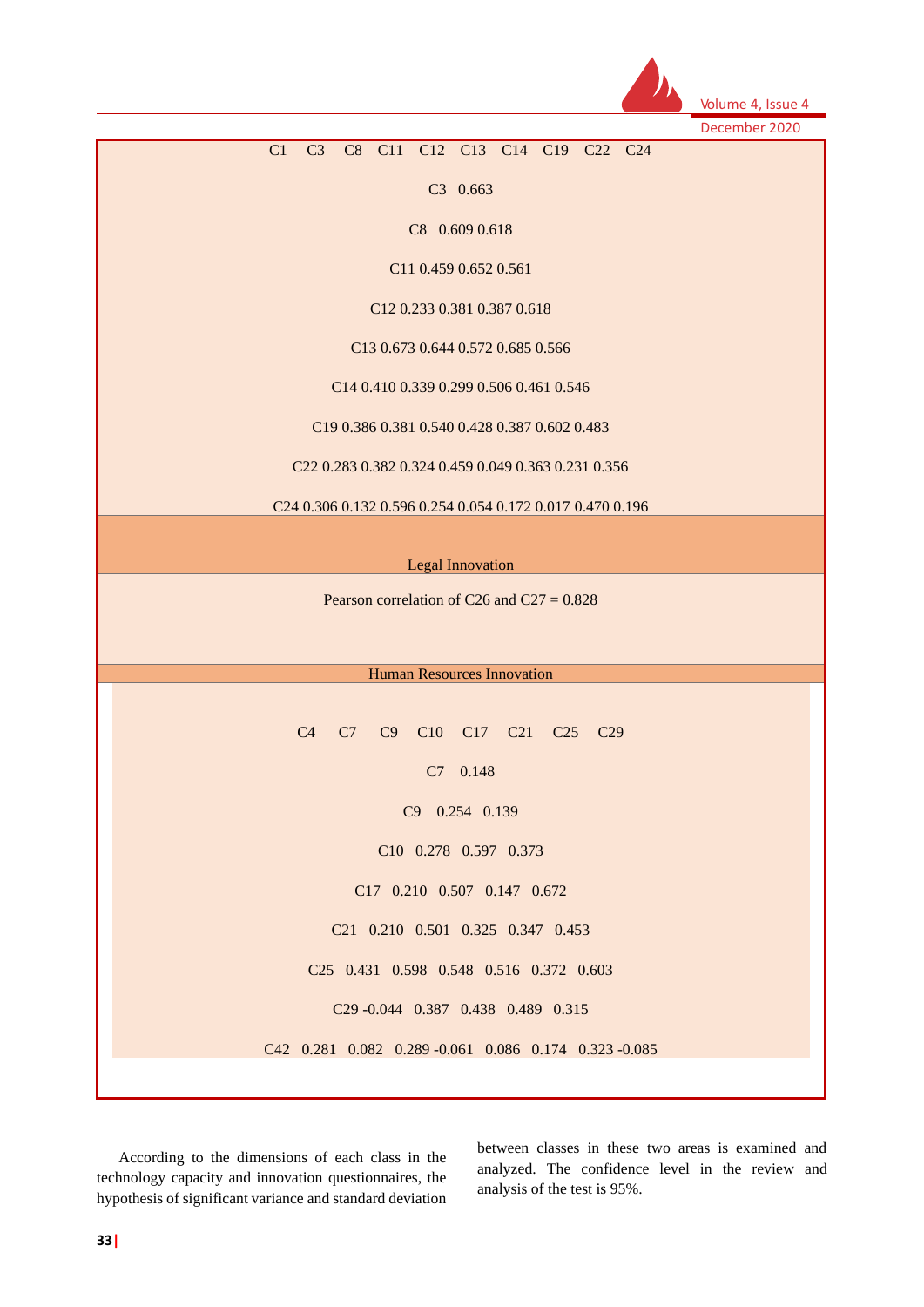#### Infrastructure floor

The dispersion of opinions among respondents in the field of innovation is greater than in technology. The reasons for this could be the institutionalization of technology infrastructures in relation to innovation or the uncertainty of the adequacy of existing infrastructures to spread innovation.

#### Technology class

The difference in technology is greater than in innovation. The majority of respondents believe that it is also based on assumptions that technology indicators are influential in the technological dissemination of the company. Also, some respondents considered the current state of technology acceptable and others considered it weak.

#### Economic class

The difference in innovation is greater than in technology. The result of this analysis is evidence that for the company's economic leap, the category of innovation should be considered more. On the other hand, according to experts, the current state of technology in the growth and development of economic indicators of the company is not very satisfactory.

#### Scientific-research class

Dispersion in the field of technology is greater than innovation in the scientific-research class. However, according to the analysis of the average difference in this class, the majority of respondents acknowledged the existence of indicators and appropriate scientific and research activities in both areas, but the difference between the higher variance in the field of technology and innovation shows that the majority of respondents considered the scientific-research capacities necessary to spread innovation before technology.

#### Management class

Dispersion in technology is greater than innovation in management. The higher variance difference in technology compared to innovation shows that the majority of respondents did not consider the current management situation at the company's technology level appropriate. On the other hand, most respondents considered management and its role in the development of company innovation undeniable.

### Legal class

There is not much difference between the two areas of technology and innovation in terms of legal indicators, and all respondents considered the legal aspects important for all areas.

#### Human resources class

From the point of view of the respondents, the current situation of human resources is highly dispersed in the current technological situation. The analysis shows that the capability of human resources is accepted from the point of view of experts, but its management is not very satisfactory in the current state of the company's technology. Expectations of different specialties and skills from human resources and possibly their improper use can also be the reasons for this dispersion. Dispersion analysis in the field of innovation confirms the conclusion that the role of human resources and the development of their creativity and thinking can be important in the development of innovation.

According to the scores of the questionnaire for data collection, the fuzzy numbers defined for the input variables are as follows:

Very weak: [0 1 2.5] Poor: [0.8 2 3.4] Medium: [1.8 3 4.4] Good: [2.8 4 5.2] Very good: [3.8 5 6]

Figure 2 shows how to model input variables.

The fuzzy numbers defined for the output variables are also as follows.

Inappropriate: [0 0 1 3]

Continuation of current conditions: [1 3 5]

Suitable: [3 5 6 6]

Inappropriate and appropriate consequences of research are identified as trapezoidal fuzzy numbers and the continuation of the current situation with a triangular fuzzy number. For example, the "appropriateness" membership scores indicate that the output membership scores of 5 and above, 1, 3 and below are zero, the modeling of which is shown in Figure 3.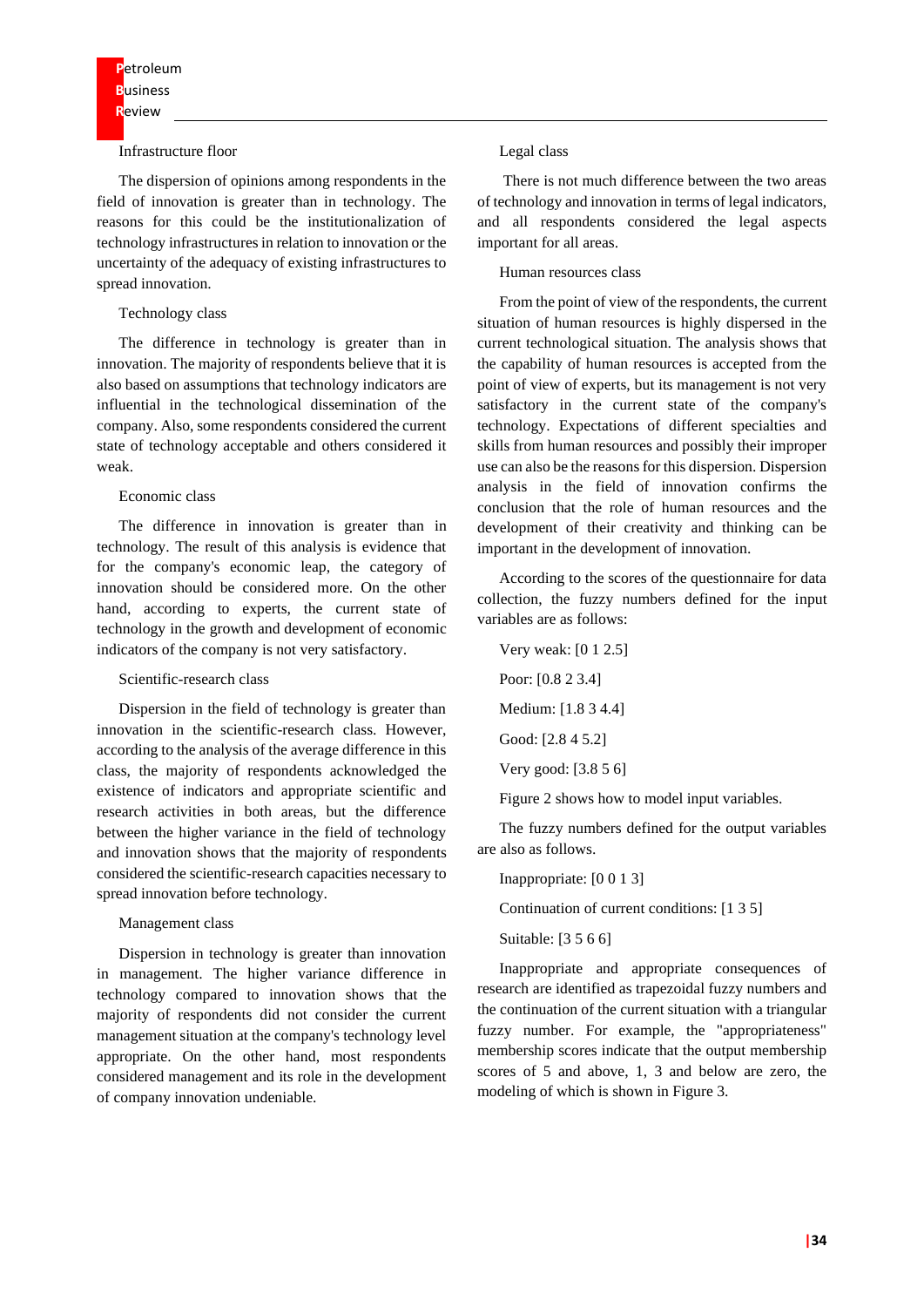



**Figure 2.** Input variables in the fuzzy model.



Figure 3. Output variables in the fuzzy model.

Based on 5625 possible states of the input and output variables of the problem, 84 rules are defined. These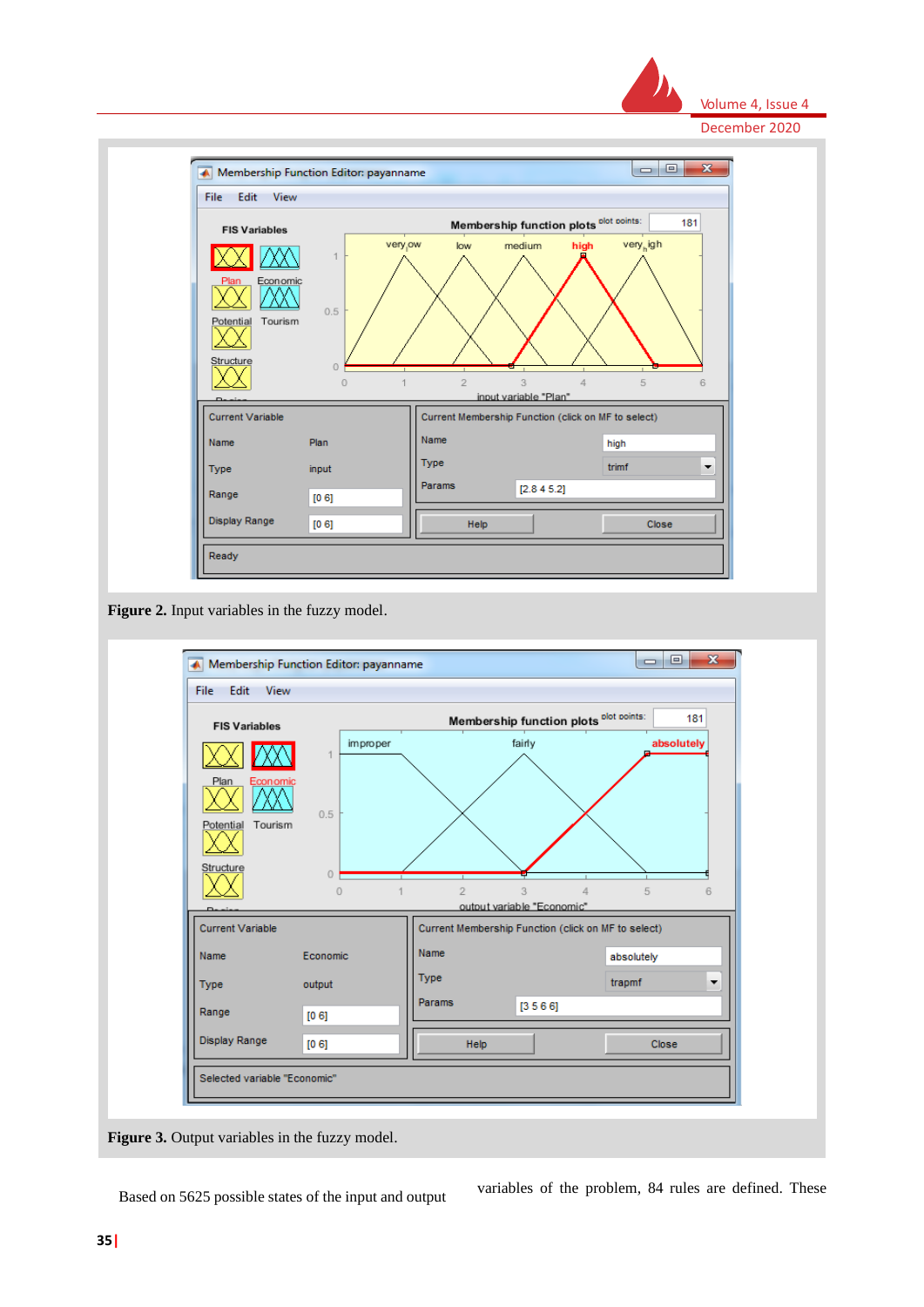rules cover all possible cases based on the scores obtained from the analysis of the questionnaire and the tests performed to validate their results.

Given the high scores obtained by management variables and infrastructures and macro-national conditions, if the rules that apply to them are very weak or weak, inadequate economic and technological consequences are defined by rules 1 to 3. Rules 4 to 8 specify the average conditions for the management variable. The best result in this case for the economic consequence of the problem will be the continuation of the existing conditions. Because the change of economic parameters affected by the management style requires appropriate programs. But since some infrastructure conditions and macro-national variables may be in good shape, it is possible that the capacity for innovation and technology in the company will be affected by this issue. On the other hand, it should be noted that the

development of facilities and infrastructure will largely depend on the managerial behavior; As a result, the number of independent rules will be small when the management variable is moderate.

Changing the conditions for the management variable to weak and very weak states, practically shows the unfavorable situation of both economic consequences and technology result. This is due to the high score of the management variable for changing views on the company's situation and accepting its technology and innovation. In this case, in the best form for the planning variable with a value of 2, which indicates a relatively weak state of management in the economic sphere of the company, this is a consequence of the technology of the not-so-favorable situation and the economic consequence of a completely unfavorable situation. (Figure 4)



By changing the mode of the management variable to good and excellent, better expectations of the consequences of the problem can be achieved. In case 4 for the management variable, the average value for the

economic outcome and the average for the technology outcome are obtained, which makes the continuation of the current situation optimistic in the view of researchers. (Figure5)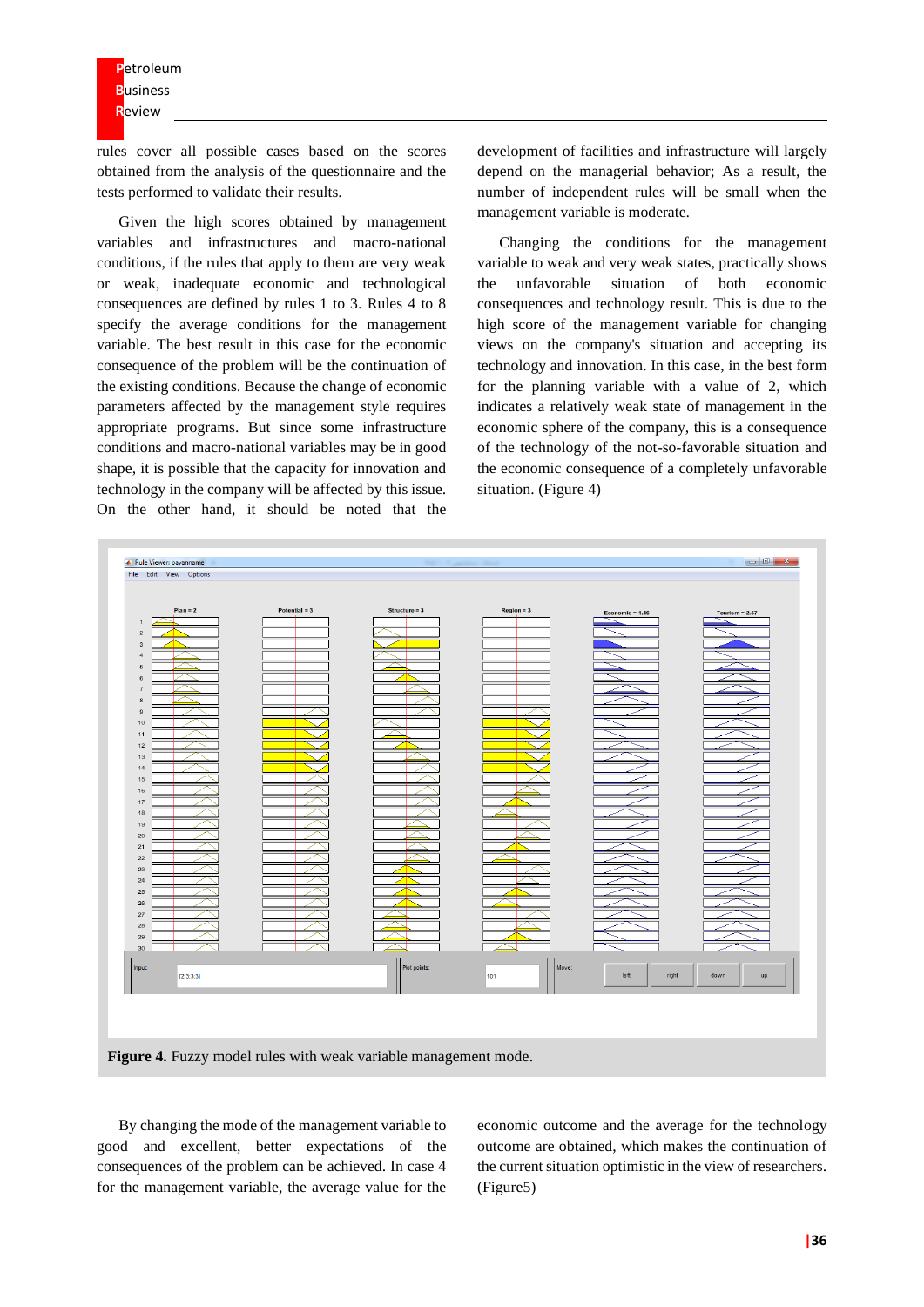



Figure 5. Fuzzy model rules with good management variable mode.

Another influential variable in the problem is the existence and development of infrastructure and the consideration of macro-national variables in order to improve the state of technology and innovation of the company. By changing the simulated values for this variable to better than average in the problem, the situation of the company improve significantly. At value 5 for infrastructure as shown in Figure 6, the

consequences of technology are great which shows how much the technology and innovation capacity of the company depends on the appropriate infrastructure. In this case, according to other cases that are moderate, the economic consequence is almost normal.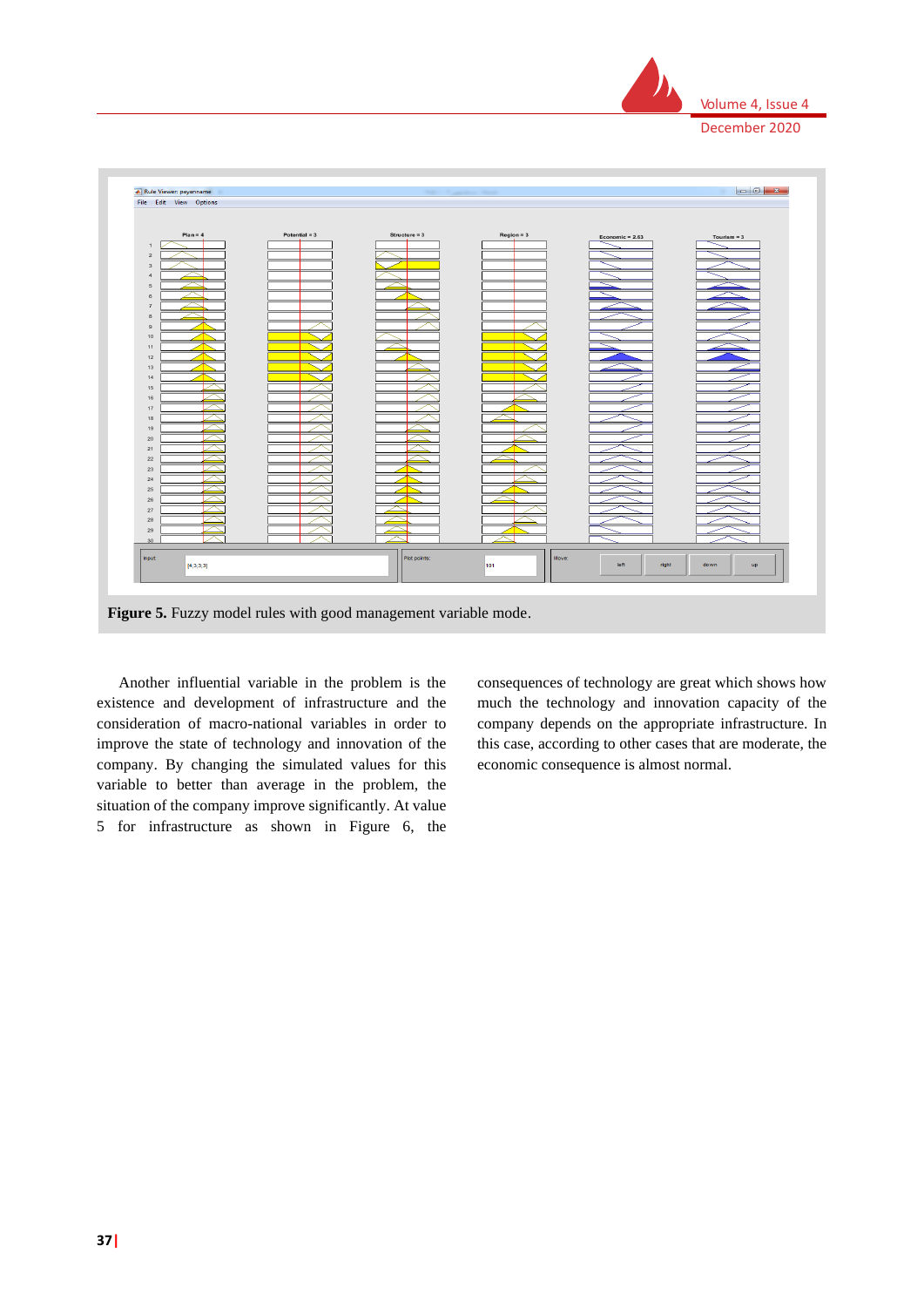| Petroleum<br><b>Business</b><br>Review                                                                                                                                                                                                                                                                             |                 |                 |              |                   |                                                                                           |
|--------------------------------------------------------------------------------------------------------------------------------------------------------------------------------------------------------------------------------------------------------------------------------------------------------------------|-----------------|-----------------|--------------|-------------------|-------------------------------------------------------------------------------------------|
| Rule Viewer: payanname<br>File Edit View Options                                                                                                                                                                                                                                                                   |                 |                 |              |                   | $\begin{array}{c c c c c} \hline \multicolumn{1}{c }{\mathbf{0} & \mathbf{x} \end{array}$ |
| $Plan = 3$<br>$\overline{1}$<br>$\,$ 2 $\,$<br>$_{\rm 3}$<br>$\it 4$<br>$\,$ 5 $\,$<br>6<br>$\scriptstyle\rm{7}$<br>$^{\rm 8}$<br>$\,9$<br>$10$<br>11<br>12<br>13<br>14<br>15<br>16<br>$17\,$<br>18<br>19<br>$20\,$<br>$21\,$<br>$22\,$<br>23<br>$24\,$<br>25<br>$\rm 26$<br>27<br>$28\,$<br>29<br>30 <sub>2</sub> | Potential $= 3$ | Structure = $5$ | $Region = 3$ | Economic = $2.84$ | Tourism = $4.35$                                                                          |
| Input:<br>[3;3;5;3]                                                                                                                                                                                                                                                                                                |                 | Plot points:    | Move:<br>101 | left<br>right     | down<br>up                                                                                |

Obviously, the poor condition of the infrastructure variable will also have a negative impact on the consequences of the problem. Poor infrastructure and lack of attention to their improvement will lead to a very

unfavorable situation of economic and technological consequences. (Figure7)

| Rule Viewer: payanname   |                 | -               |              |                   |                   |
|--------------------------|-----------------|-----------------|--------------|-------------------|-------------------|
| File Edit View Options   |                 |                 |              |                   |                   |
| $Plan = 3$               | Potential $= 3$ |                 |              |                   |                   |
| $\,1\,$                  |                 | Structure = $5$ | $Region = 3$ | Economic = $2.84$ | Tourism = $4.35$  |
| $\sqrt{2}$               |                 |                 |              |                   |                   |
| $\overline{\mathbf{3}}$  |                 |                 |              |                   |                   |
| $\sqrt{4}$               |                 |                 |              |                   |                   |
| $\sqrt{5}$<br>$_{\rm 6}$ |                 |                 |              |                   |                   |
| $\scriptstyle{7}$        |                 |                 |              |                   |                   |
| $^{\rm 8}$               |                 |                 |              |                   |                   |
| $_{9}$                   |                 |                 |              |                   |                   |
| 10<br>11                 |                 |                 |              |                   |                   |
| 12                       |                 |                 |              |                   |                   |
| 13                       |                 |                 |              |                   |                   |
| $14\,$                   |                 |                 |              |                   |                   |
| 15<br>$16\,$             |                 |                 |              |                   |                   |
| $17\,$                   |                 |                 |              |                   |                   |
| $18\,$                   |                 |                 |              |                   |                   |
| 19                       |                 |                 |              |                   |                   |
| $20\,$<br>21             |                 |                 |              |                   |                   |
| 22                       |                 |                 |              |                   |                   |
| 23                       |                 |                 |              |                   |                   |
| $24\,$                   |                 |                 |              |                   |                   |
| $25\,$<br>$26\,$         |                 |                 |              |                   |                   |
| $27\,$                   |                 |                 |              |                   |                   |
| 28                       |                 |                 |              |                   |                   |
| 29<br>30                 |                 |                 |              |                   |                   |
|                          |                 |                 |              |                   |                   |
| Input:<br>[3;3;5;3]      |                 | Plot points:    | Move:<br>101 | left<br>right     | down<br><b>up</b> |
|                          |                 |                 |              |                   |                   |

Figure 7. Fuzzy model rules with weak variable state of infrastructure.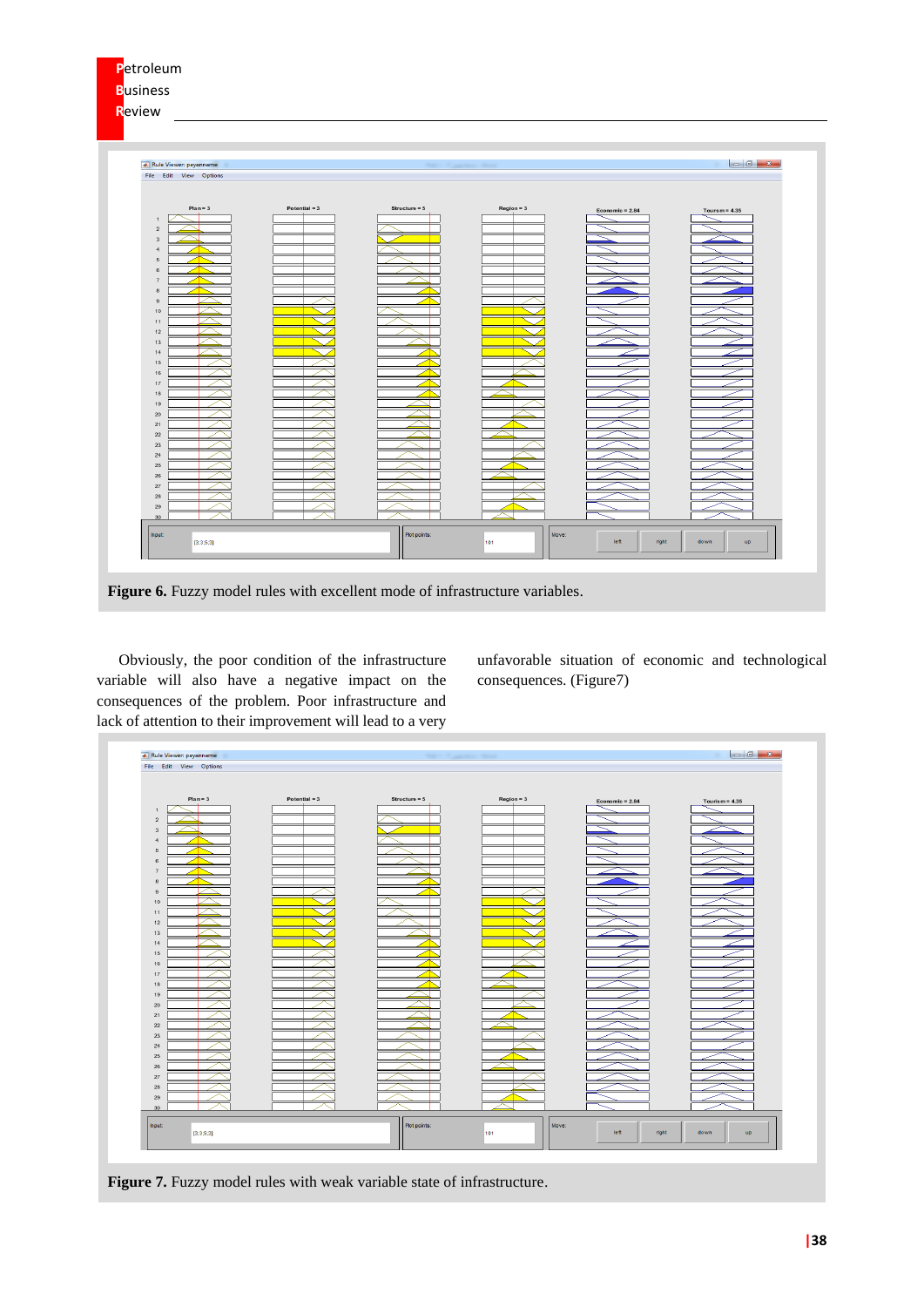

#### Volume 4, Issue 4 December 2020

Simultaneous changes in management and infrastructure variables are presented from other model analyzes. Considering the current situation of the two variables of human resources potentials and scientificresearch activities, changing the other two variables to good state, the approximate value 4, the status of the economic outcome and the technology acceptance result of the company, according to Figure 8, shows an

acceptable status for the economic consequences and appropriate for the technology consequences. This shows the importance of influencing the management and development of infrastructure simultaneously in accepting the company's innovation and technology capacity.

| Rule Viewer: payanname<br>File Edit View Options |                 | <b>REGISTER CONTINUES INCOME.</b> |              |                   | $\begin{array}{c c c c c} \hline \multicolumn{3}{ c }{\multicolumn{3}{c }{\multicolumn{3}{c }{\multicolumn{3}{c }{\multicolumn{3}{c}}}} & \multicolumn{3}{c }{\multicolumn{3}{c }{\multicolumn{3}{c }{\multicolumn{3}{c }{\multicolumn{3}{c}}}} & \multicolumn{3}{c }{\multicolumn{3}{c }{\multicolumn{3}{c }{\multicolumn{3}{c }{\multicolumn{3}{c }{\multicolumn{3}{c }{\multicolumn{3}{c }{\multicolumn{3}{c }{\multicolumn{3}{c }{\multicolumn{3}{c $ |
|--------------------------------------------------|-----------------|-----------------------------------|--------------|-------------------|-----------------------------------------------------------------------------------------------------------------------------------------------------------------------------------------------------------------------------------------------------------------------------------------------------------------------------------------------------------------------------------------------------------------------------------------------------------|
|                                                  |                 |                                   |              |                   |                                                                                                                                                                                                                                                                                                                                                                                                                                                           |
| $Plan = 4$<br>$\mathbf{1}$                       | Potential $=$ 3 | Structure = $4$                   | $Region = 3$ | Economic = $2.84$ | Tourism = $4.08$                                                                                                                                                                                                                                                                                                                                                                                                                                          |
| $\sqrt{2}$                                       |                 |                                   |              |                   |                                                                                                                                                                                                                                                                                                                                                                                                                                                           |
| $_{\rm 3}$<br>$\overline{4}$                     |                 |                                   |              |                   |                                                                                                                                                                                                                                                                                                                                                                                                                                                           |
| $\overline{5}$<br>$_{\rm 6}$                     |                 |                                   |              |                   |                                                                                                                                                                                                                                                                                                                                                                                                                                                           |
| $\overline{7}$                                   |                 |                                   |              |                   |                                                                                                                                                                                                                                                                                                                                                                                                                                                           |
| $^{\rm 8}$<br>$\overline{9}$                     |                 |                                   |              |                   |                                                                                                                                                                                                                                                                                                                                                                                                                                                           |
| 10<br>$11\,$                                     |                 |                                   |              |                   |                                                                                                                                                                                                                                                                                                                                                                                                                                                           |
| 12                                               |                 |                                   |              |                   |                                                                                                                                                                                                                                                                                                                                                                                                                                                           |
| $13\,$<br>$14\,$                                 |                 |                                   |              |                   |                                                                                                                                                                                                                                                                                                                                                                                                                                                           |
| 15<br>$16\,$                                     |                 |                                   |              |                   |                                                                                                                                                                                                                                                                                                                                                                                                                                                           |
| $17\,$<br>18                                     |                 |                                   |              |                   |                                                                                                                                                                                                                                                                                                                                                                                                                                                           |
| 19                                               |                 |                                   |              |                   |                                                                                                                                                                                                                                                                                                                                                                                                                                                           |
| $20\,$<br>$21\,$                                 |                 |                                   |              |                   |                                                                                                                                                                                                                                                                                                                                                                                                                                                           |
| $22\,$<br>23                                     |                 |                                   |              |                   |                                                                                                                                                                                                                                                                                                                                                                                                                                                           |
| 24<br>$25\,$                                     |                 |                                   |              |                   |                                                                                                                                                                                                                                                                                                                                                                                                                                                           |
| $26\,$                                           |                 |                                   |              |                   |                                                                                                                                                                                                                                                                                                                                                                                                                                                           |
| $27\,$<br>$28\,$                                 |                 |                                   |              |                   |                                                                                                                                                                                                                                                                                                                                                                                                                                                           |
| $29\,$<br>30                                     |                 |                                   |              |                   |                                                                                                                                                                                                                                                                                                                                                                                                                                                           |
| Input:                                           |                 | Plot points:                      | Move:        | left<br>right     | down<br><b>up</b>                                                                                                                                                                                                                                                                                                                                                                                                                                         |
| [4;3;4;3]                                        |                 |                                   | 101          |                   |                                                                                                                                                                                                                                                                                                                                                                                                                                                           |

**Figure 8.** Fuzzy model rules with good simultaneous state of infrastructure and management variables.

# **5. Summary and Conclusion**

In order to analyze the results of information processing from the reports provided by the technology Capacity Questionnaire of National Iranian Oil Company, Innovation Capacity Questionnaire of National Iranian Oil Company and Technological Capabilities Assessment Report of National Iranian Oil Company, based on the relationship and correlation between the infrastructure provided in the field of technology and innovation, first, this topic was examined and then the conditions obtained from the evaluation of technological capability were analyzed. To do this, from the statistical software analysis of SPSS & Minitab was used. The statistical analyzes used include descriptive statistics analyzes such as central parameters and tables and frequency charts and comparative statistics. Also, to better explain the method of comparative analysis, Inferential statistical methods such as analysis of

hypothetical tests have been used. In addition, the validity of the results of these analyzes was examined by statistical tests and the hypotheses by which they are defined and fuzzy model was presented and analyzed to explain the uncertainty of possible results.

According to the objectives and questions set in this research, the summary of the results obtained from the analysis of research data and information is as follows;

Surface facilities are not comparable with countries with technology from the point of view of most experts and respondents.

The role of universities and research centers in a logical way do not have the ability to conceptualize technology capacity building in the oil industry from the perspective of the respondents.

Respondents did not consider managerial support for technology capacity building as an acceptable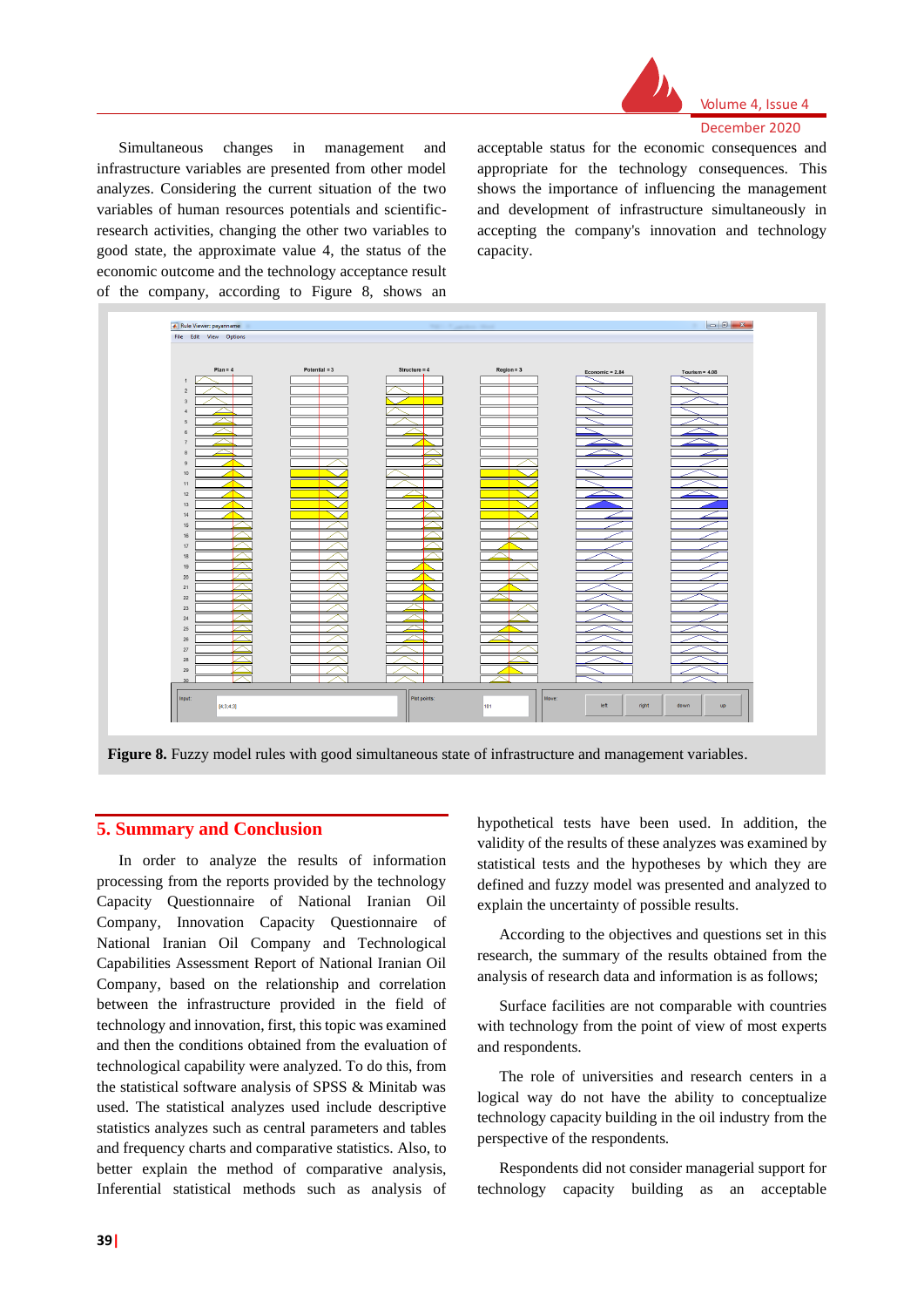measurement tool.

From the respondents' point of view, the allocation of financial resources is not a suitable indicator for technology capacity building.

The volume of education and research and the type of programs defined cannot indicate the capacity of technology.

Technology models and software systems are not a good indicator to explain the country's technology capacity.

According to the correlation analysis, the similarity of the variables mentioned in the questions and the thematic relevance of the questions, the questions were classified into eight categories and the results of statistical analysis for these classes showed that the macro and national spheres affecting the industry such as related laws, regulations and policies have had a significant impact on the consensus of experts among the classes. Also, the impact of economic factors on the optimization of the industry, despite its importance, has witnessed differences of opinion among experts.

Another important result of this analysis is the weakness of scientific and research work and human resources in industry. Insufficient connection of research centers and universities and knowledge-based companies with industry is one of the most important reasons that need to be confirmed. On the other hand, human resource training and human resource specialization is one of the most important issues for which careful and appropriate planning should be done.

More attention to the optimization of management tasks and processes, as well as the appropriate development of infrastructure in various areas affecting the industry are other important results that should be used in technology capacity building.

Respondents did not accept the relationship between company structure and problem-solving creativity and the nature of innovation. There is not much of a favorable environment for the company to encourage innovation and managers do not provide adequate support for innovators and their activities. Training courses are also institutionalized equal to innovation capacity building and the relationship between the industry and the university is weak in this regard. At the same time, government laws and regulations are not a good incentive, and it has been strongly emphasized that laws have not facilitated innovation capacity in any way. Respondents acknowledged the mutual influence of the company's units in advancing the results of research and

innovation studies and they have emphasized that this cooperation and interaction between units must continue more effectively.

From the respondents' point of view, the performance of project systems and the speed of project implementation and the cost reduction approach in capacity building innovation have been accepted and hence the role of effective communication with suppliers and consultants in this area is emphasized.

What emerges from the statistical analysis of the questionnaires is that there are doubts about the use of current innovative experiences and the processing of innovation capacity in the future and the necessary resources are not provided to the projects properly and at the right time. Therefore, the achievements of research in this field do not seem to be very satisfactory to spend resources. Market research and strategy creation in the company are also poorly evaluated and the majority of respondents do not consider the role of employees in innovation appropriate. Given that the necessary aspect is ready for the company to become a leading organization, the company's ability to improve productivity and use technology in an innovative role to promote capacity and innovation is considered positive.

According to the correlation coefficient between the variables and the relationship between the factors defined in the questionnaire, these factors were classified into 7 categories: infrastructure, technology, economics, science-research, legal management and human resources that attention to management and economic factors has gained a high score and legal factors are among the lowest. It is expected that in addition to facilitating rules and regulations, attention to improving management in the field of innovation capacity will be a priority for the company.

Planning to improve the state of technology acquisition due to the low average of this class should be a priority, it should be noted that in order to obtain technology from external sources, at the same time, it is necessary to improve the relationship with suppliers. Because the correlation between acquiring technology from external sources and effective communication between suppliers is relatively low and both factors need to be considered.

In general, according to experts, the National Iranian Oil Company is in the middle to high levels of learning, application and absorption of technology, exploration, core competency, technology strategy and awareness. However, in order to improve the general situation to the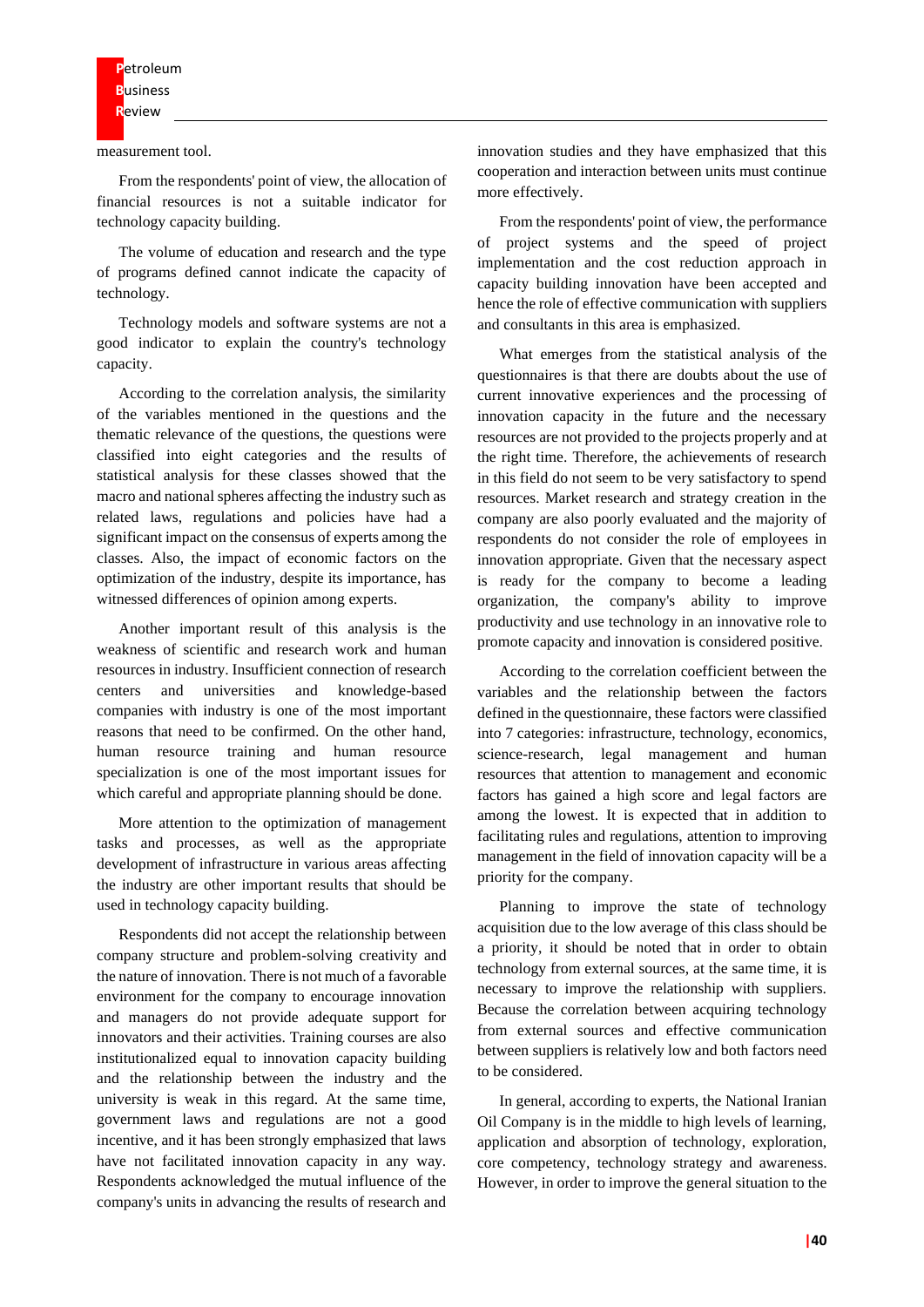

Volume 4, Issue 4

December 2020

desired state, the following items are suggested:

- Given that experts consider core competency to be an important factor in assessing technology capability, however, the existence of disagreement among experts indicates that in the opinion of some experts, central competence is not in a favorable situation. Therefore, in the situation of technology evaluation, it should be noted that the company has certain technological capabilities but has not been able to take advantage of them well.
- The company is aware of the role of technology in business strategies and is ready to evaluate other technological opportunities to eliminate weaknesses in technology. Therefore, the current weaknesses in the company's technology should be extracted and the best technology resources should be identified to eliminate the weaknesses. To do this, according to the available statistics on the state of strategy acquisition and technology selection of the company, which are not in a good condition, it is recommended to get help from external sources such as: consulting organizations to prioritize, how to choose technology and use it.
- Strategies that are in line with the company's vision and goals should be clearly defined. A good landscape must also be designed in this regard. Then apply strategies to achieve goals based on key technology priorities.

The role of foreign individuals and organizations is very important for the company. Because in two categories of technology acquisition, evaluation and technology selection, this role is clearly felt. Therefore, the company must plan for external links to improve its technology status. In this regard, it is suggested that the use of universities and government institutions for key projects, individuals and companies to develop technology must be planned.

Offer to NIOC:

- Systematic relationship with research centers and universities and knowledge-based companies
- Attention to human resource training and the use of specialized human resources
- Optimization of management tasks and processes
- Supporting innovation and creativity in the company and creating a suitable platform for innovation and creativity of employees
- Cooperation and interaction between engineering, production, research and training units
- Effective and systematic communication with consultants and suppliers of goods and services
- Define a clear vision and appropriate strategy to create technological and innovative capacity according to market research
- Appropriate planning for knowledge of the company's technology industry and then the acquisition of technology from external sources
- Improving rules and regulations to motivate managers and employees to innovate
- Paying attention to providing appropriate financial resources to create technological and innovative capacities in the company
- Improve productivity and use the innovative capacity of the company to become a leading organization

## **Acknowledgments**

We would like to thank the Supervisors of this research, Dr. Radfar and Dr. Tolouei and the managers and experts of the National Iranian Oil Company who were very helpful in preparing this article.

#### **Resources**

- Asadi, Mohammad Reza, (2011). Optimization of Crude Oil Collection, Processing and Transmission Facilities Design, Monthly Oil and Gas Exploration and Production No. 87
- Deputy Minister of Research and Technology of ACECR, Investigating the Status of Iranian Crude Oil Processing facilities and Initial Proposals to Increase the Productivity of Facilities, Research project, 2010
- Deputy Minister of Research and Technology of the Ministry of Petroleum, General Directorate of Research Affairs, Comprehensive System for Research, Technology and Innovation of the Ministry of Petroleum Study plan, 2010
- Ganji, Hamid, (2012). GOR Modification to Simulate Surface Facilities, 2nd National Conference on Oil, Gas and Petrochemical
- Kazemi Najafabadi, Abbas, Ghaffari, Alireza, (2018). Development of the Manufacturing Industry Inside the Equipment of the Upstream Oil Sector of the Country; Evaluation of the Legal System in the Framework of General Science and Technology Policies, Energy Law Studies, Volume 4, Number 1, Pages 211-239